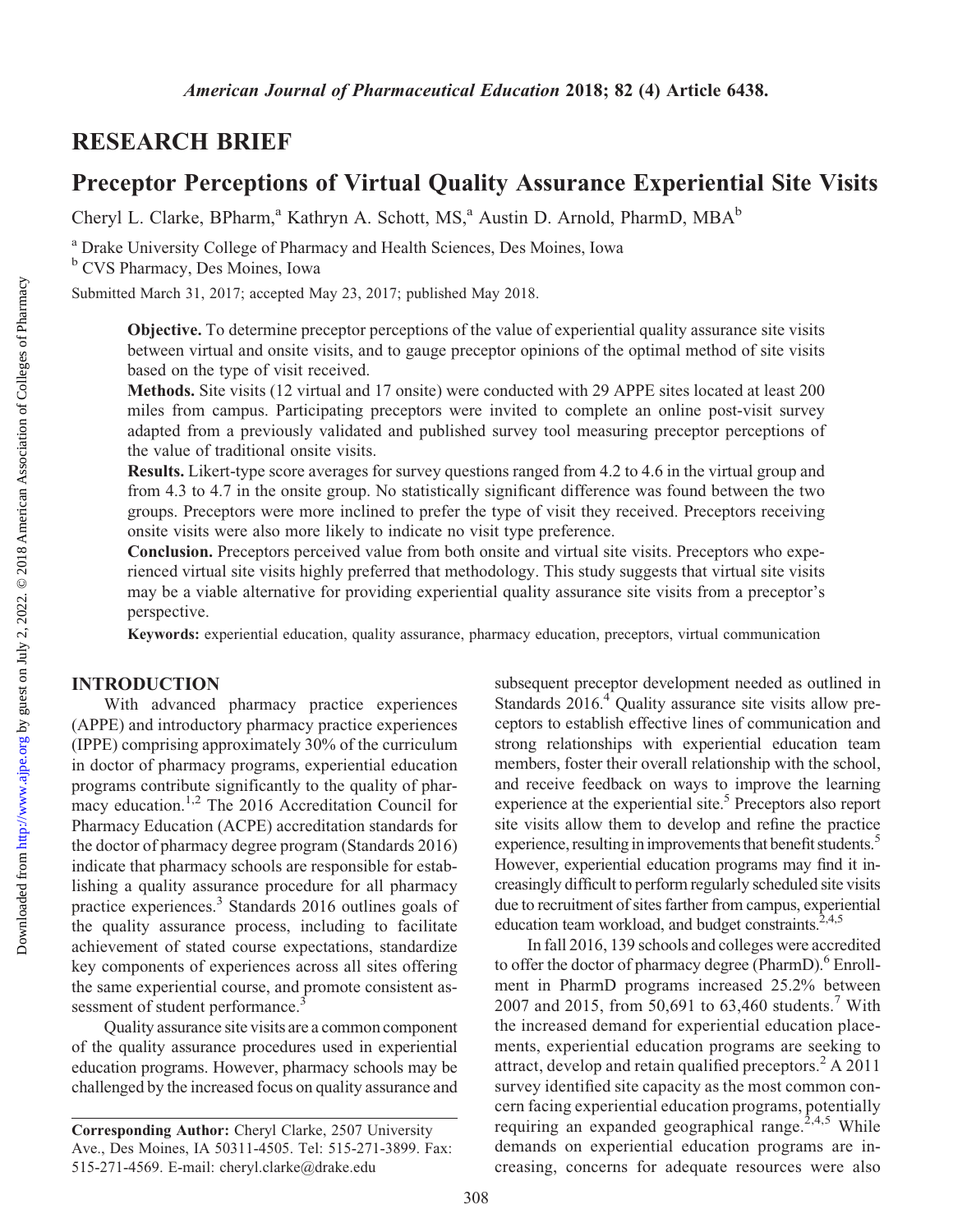Downloaded from

noted. Experiential education directors cited workload and funding as the second highest theme of concern for experiential education directors behind site capacity.<sup>4</sup> Without sufficient human and financial resources, experiential education programs may be unable to thoroughly evaluate and support preceptors and sites at a level that ensures quality.<sup>4</sup>

More rigorous accreditation standards, shortage of experiential education sites, and time and budget constraints have placed pressure on experiential education programs as they attempt to identify, develop, and monitor APPE and IPPE quality.<sup>2,4,5</sup> As a result, some schools have found it increasingly difficult to consistently perform traditional face-to-face onsite quality assurance site visits.<sup>5</sup> Exploration of alternative methods for performing quality assurance site visits that may reduce experiential financial and human resources is worthy of study but ensuring acceptance of new processes by preceptors is critical to effective outcomes. This study evaluates video conferencing as a means of supporting and developing existing preceptors and experiential sites. The purpose of this pilot study is to determine preceptor perceptions related to experiential quality assurance site visits through virtual communication. The objectives of this study are to determine to what extent there is statistically significant difference in preceptor perceptions of the value of experiential quality assurance site visits between visits conducted through virtual communication and visits conducted onsite, and to determine to what extent there is statistically significant difference in preceptor preference for the type of site visit they received.

## METHODS

APPE quality assurance site visits conducted between August 2015 and January 2016 were included in this study. The study used a convenience sample of APPE sites located at least 200 miles from campus in order to minimize the chance that participants may have relationships other than the experiential affiliation with the experiential education program or team members. Sites were selected for visit type based on the ability to complete multiple site visits per day. Onsite visits were conducted when multiple sites were in the same geographic location while virtual visits were conducted for sites not geographically clustered with other APPE sites.

The same site visit data collection form was used for all visits to ensure consistency of topics covered across sites and visit types. The same members of the experiential education team conducted all of the visits. Virtual site visits were conducted using GoToMeeting version 7.1.8 (Citrix Systems, Inc., Santa Clara, CA). This software package allowed visual and audio real-time communication

between the preceptors and the experiential education team members.

After completion of all site visits, participating preceptors were invited via email to participate in this study. A description of the study and a link to the survey instrument were provided. Participation in the survey was voluntary with no compensation or incentives provided for survey completion. Following the initial email, two additional email reminders were sent to all potential participants. Responses were anonymous and not tracked by participant. Completing the survey provided consent of the participant. The Drake University Institutional Review Board approved this research protocol.

The survey instrument was based on previous research analyzing preceptors' perceived value of site visits.<sup>5</sup> Agreement with seven survey statements addressing the first study objective was scored using a 5-point Likert-type scale, with higher scores indicating more agreement with the statement. Scores were averaged for each survey statement and aggregated. The Mann-Whitney U test was calculated using SPSS, v24 (IBM, Armonk, NY) to analyze differences in means of the individual statements and in aggregate. Participating preceptors also responded to two questions to address the second study objective regarding preferred method for future site visits. The Pearson Chi-Square test was calculated using SPSS, v24 to evaluate differences in self-reported preferences. The survey also included six demographic questions.

#### RESULTS

Between August 2015 and January 2016, 29 APPE quality assurance site visits (onsite  $N=17$ , virtual  $N=12$ ) were conducted with 44 preceptors (onsite  $N=28$ , virtual  $N=16$ ). Twenty-seven (onsite N=16, virtual N=11) of 44 preceptors responded to the survey, resulting in a response rate of  $61.4\%$  (onsite=57%, virtual=69%). All returned surveys were used in the analysis and contained no missing data. Table 1 summarizes aggregate demographics of respondents. The type of practice experiences provided by respondents was evenly distributed with hospital, acute care/general medicine, and specialty practice being the most common. Approximately 44% had been precepting Drake students for 5 years or fewer, and slightly over 50% precepted between one and three APPE students each year. Agreement with the seven survey statements assessing perceptions of site visit value was compared by delivery method. Table 2 displays the score averages for the survey statements, ranging from 4.2 to 4.6 (Mean=4.4, SD=.6) in the virtual site visit group compared to 4.25 to 4.69 (Mean=4.38, SD=.546) in the onsite site visit group. The results of the Mann-Whitney U test showed no statistically significant difference between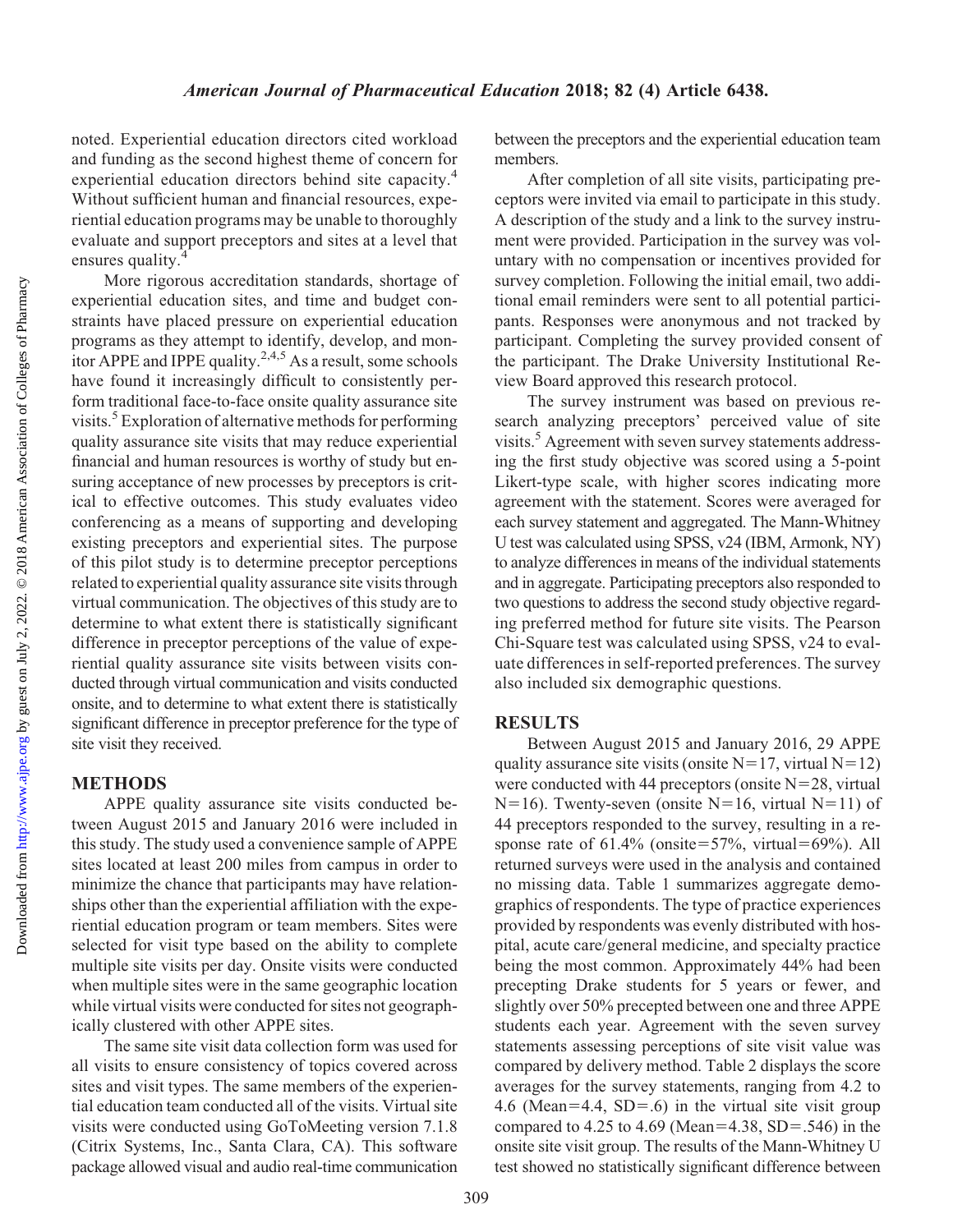|                                                     | Total N $(\% )$ | VSV N $(%)$ | OSV N $(%$ |  |
|-----------------------------------------------------|-----------------|-------------|------------|--|
| Practice Experience(s) Provided <sup>a</sup>        |                 |             |            |  |
| <b>Community Practice</b>                           | 6(12.2)         | 1(5.9)      | 5(15.6)    |  |
| Ambulatory Care                                     | 7(14.3)         | 1(5.9)      | 6(18.8)    |  |
| Hospital Practice                                   | 12(24.5)        | 3(17.6)     | 9(28.1)    |  |
| Acute Care/General Medicine                         | 12(24.5)        | 5(29.4)     | 7(21.9)    |  |
| Specialty/Other                                     | 12(24.5)        | 7(41.2)     | 5(15.6)    |  |
| Years Precepting Drake Students <sup>b</sup>        |                 |             |            |  |
| $0$ to 5                                            | 12(44.4)        | 5(45.5)     | 7(43.8)    |  |
| 6 to 10                                             | 7(25.9)         | 2(18.2)     | 5(31.3)    |  |
| 11 to 15                                            | 7(25.9)         | 3(27.3)     | 4(25.0)    |  |
| More than 15                                        | 1(3.7)          | 1(9.1)      | $\Omega$   |  |
| Number of Drake APPE Students Annually <sup>b</sup> |                 |             |            |  |
| $1$ to $3$                                          | 16(52.3)        | 7(63.6)     | 9(56.3)    |  |
| 4 to 10                                             | 7(25.9)         | 4(36.4)     | 3(18.8)    |  |
| 11 or more                                          | 4(4.9)          | $\theta$    | 4(25.1)    |  |

Table 1. Demographics of Survey Respondents

Abbreviations: VSV=virtual site visit, OSV=onsite visit, APPE=advanced pharmacy practice experience

 $N=49$ , VSV N=17, OSV N=32

 $b$ N=27, VSV N=11, OSV N=16

the virtual site visits and onsite site visits ( $p=.482$ , alpha $=0.05$ ).

Preceptors reported their preferred method for future quality assurance site visits as displayed in Table 3. Preceptors were more inclined to prefer the type of visit they received (virtual=91%, onsite=50%) compared to the alternative method. However, preceptors who received onsite visits were more likely to indicate no preference (onsite=44%, virtual=0%) for the type of future visit. The results of the Pearson Chi-Square test indicated these differences were statistically significant for each method cohort ( $p<.001$ , alpha=0.05, Cramer's V=0.896).

## DISCUSSION

Results suggest preceptors view virtual site visits as an acceptable option for conducting quality assurance site visits. In addressing the first study objective, no significant difference was found between preceptor perceptions of the value of the site visit based on method of visit. When exploring the second study objective, preceptors who received virtual site visits highly preferred this method of delivery, suggesting virtual site visits may be as effective as onsite visits from a preceptor's point of view. Interactions between site visitors and preceptors were similar when using either communication method. Preceptors participating in both visit methods were able to ask questions, clarify expectations, receive evaluation data and other information regarding their performance, and provide feedback for both the experiential education and didactic programs. Likewise, experiential education team members were able to read body language, interpret agreement, disagreement, or uncertainty during the conversation,

|  | Table 2. Comparison of Response Means for Virtual vs Onsite Visits |  |  |
|--|--------------------------------------------------------------------|--|--|
|  |                                                                    |  |  |

|                                                                                  | <b>VSV</b> | <b>OSV</b> |  |
|----------------------------------------------------------------------------------|------------|------------|--|
|                                                                                  | Mean (SD)  | Mean (SD)  |  |
| Meet preceptor needs for initial/ongoing orientation to the program              | 4.5 $(.5)$ | 4.3 $(.7)$ |  |
| Meet preceptor needs for communicating college expectations of sites/preceptors  | 4.6 $(.5)$ | 4.4 $(.6)$ |  |
| Meet preceptor needs for addressing questions/issues regarding assigned students | 4.5(.7)    | 4.4 $(.6)$ |  |
| Assist me as a preceptor in developing and refining the experience(s) I provide  | 4.4(.7)    | 4.3 $(.6)$ |  |
| Are important to me as a preceptor                                               | 4.2 $(.8)$ | 4.4 $(.6)$ |  |
| Add value to the students' educational experience                                | 4.4 $(.7)$ | 4.3 $(.7)$ |  |
| Improve communication between the preceptor and the college                      | 4.6 $(.5)$ | 4.7(0.5)   |  |
| Overall Mean                                                                     | 4.4 $(.5)$ | 4.4 $(.6)$ |  |

Abbreviations: VSV=virtual site visit, OSV=onsite visit. Mann-Whitney U test used to determine significance, defined as  $p$ <.05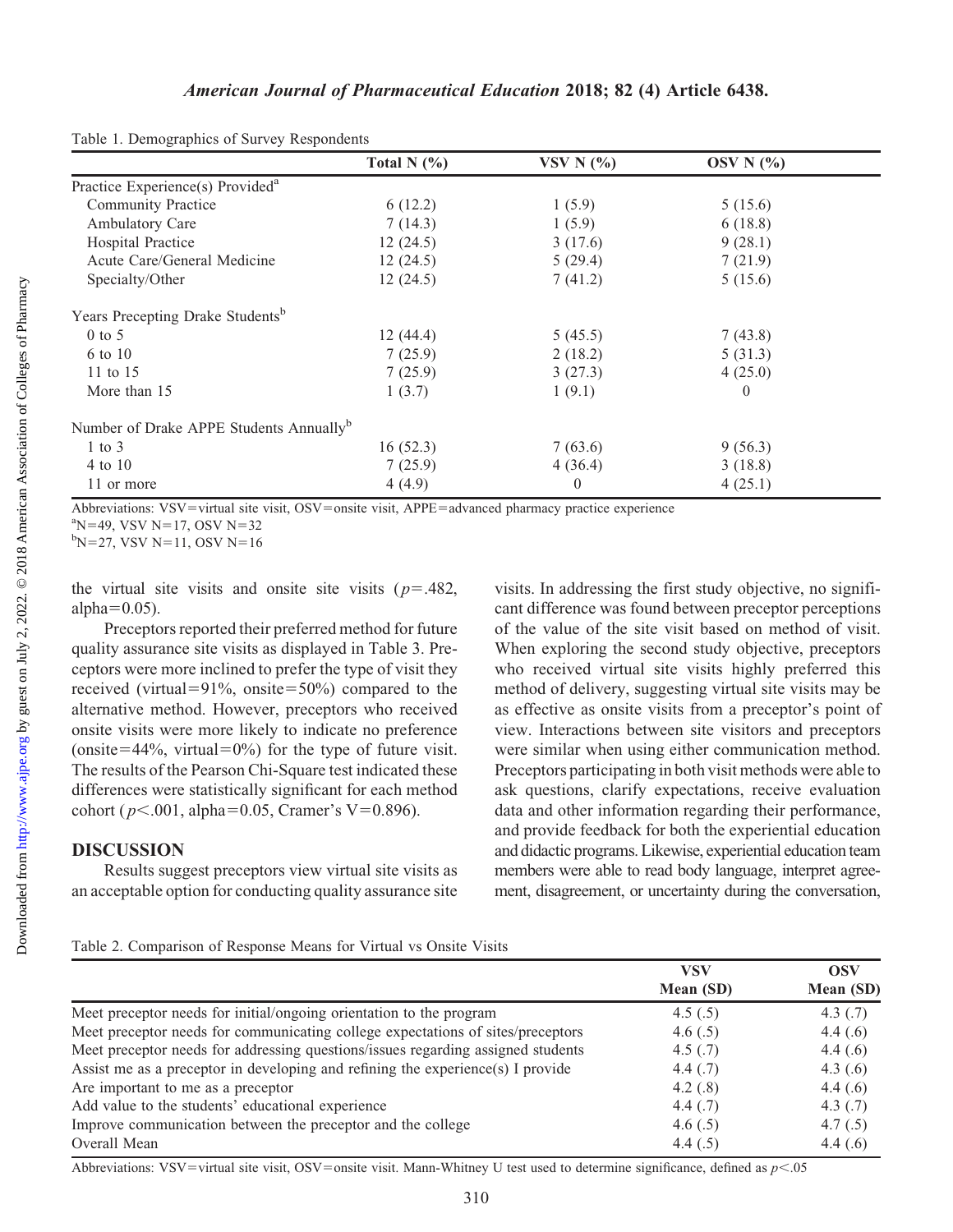Table 3. Preceptor-Reported Preference for Site Visits

| <b>Site Visit Method</b> | VSV N $(%)$ | OSV N $(%)$ | D       |
|--------------------------|-------------|-------------|---------|
| Virtual                  | 10(91)      | 1(6)        | < .001  |
| Onsite                   | 1(10)       | 8(50)       | < 0.001 |
| Telephonic               |             | $\Omega$    |         |
| No Preference            | $\theta$    | 7 (44)      | < 0.001 |

Abbreviations:  $VSV=virtual$  site visit,  $OSV=ons$ ite site visit Pearson Chi-Square test used to determine significance, defined as  $p<.05$ 

Cramer's  $V=0.896$ 

and meet other people who interact with students other than preceptors.

Performing quality assurance site visits using virtual methods may alleviate some operational challenges for experiential education programs, such as travel expenses and time. These costs are particularly significant when the site is a substantial distance from the school or college or is not located near a cluster of sites to share the travel expenses among multiple site visits. Redistribution of these resources may allow for more frequent alternative contact with all experiential education sites.

The survey tool used in this study was adopted with permission from a previous survey used by experiential education faculty at the University of Oklahoma.<sup>5</sup> Like these results, Burgett and colleagues found a high level of agreement with the survey statements, indicating value of site visits.<sup>5</sup> Validation of this survey was based on its use to determine preceptors' views on the value and optimal frequency of traditional onsite quality assurance visits. $<sup>5</sup>$  The survey did not pose specific ques-</sup> tions related to the method of the site visit and was not originally intended to evaluate the specific benefits or limitations of performing virtual quality assurance site visits. Additional survey questions related to overall visit experience, reasons for preferring a specific visit method, and comfort with technology may provide important feedback on ways to optimize the benefits of virtual site visits.

Sites in this study were all established experiential education sites for the program, and regardless of method of delivery, the site visits were conducted for ongoing quality assurance. This study did not consider the use of alternative communication methods for site visits for the purpose of initial review and selection of experiential education sites. This study only examined the value of the site visit from the preceptor perspective. It is possible that positive preceptor perceptions may not equal quality of the site visit from the view of experiential programs. Further examination of ongoing site quality or improvement would determine if quality of the site visit varies with method of delivery.

There are other limitations to be considered when evaluating this study. A larger sample size may potentially show a difference between these delivery methods and minimize the impact of potential non-response bias. In addition, some sites that participated in virtual visits had not received an onsite visit for many years. The novelty of the site visit may have caused these preceptors to appreciate the site visit more than preceptors who receive site visits on a regular basis. Technical difficulties could arise when conducting virtual site visits. In one case, the preceptor's computer lacked a web camera so only the audio functionality was used.

This study serves as the foundation for future areas of research related to alternative methods to enhance experiential site quality. Additional exploration of possible benefits for experiential programs includes potential savings of financial, human, and logistical resources. Research could also explore whether certain attributes of preceptor or practice demographics predict the effectiveness of certain visit methods.

#### **CONCLUSION**

Accreditation standards, experiential education site capacity, and time and budget constraints may pose challenges for experiential education teams performing onsite quality assurance site visits at every experiential site at the frequency desired. This study found no difference in preceptor perceptions of the value of the site visit based on method of site visit delivery. Preceptors who received virtual site visits preferred the same method for future visits. This study suggests virtual quality assurance site visits may allow experiential education programs to effectively monitor the quality of experiential education sites while potentially minimizing expenses and time requirements for both the site and experiential education program.

### ACKNOWLEDGMENTS

Support for the student pharmacist researcher was provided through sponsorship by the Drake College of Pharmacy and Health Sciences Harris Research Endowment.

#### **REFERENCES**

1. Danielson J, Eccles D, Kwasnik A, Craddick K, Heinz AK, Harralson AF. Status of pharmacy practice experience education programs. Am J Pharm Educ. 2014;78(4):Article 72.

2. Brackett PD, Byrd DC, Duke LJ, et al. Barriers to expanding advanced pharmacy practice experience site availability in an experiential education consortium. Am J Pharm Educ. 2009;73(5): Article 82.

3. Accreditation Council for Pharmacy Education. Accreditation standards and key elements for the professional program in pharmacy